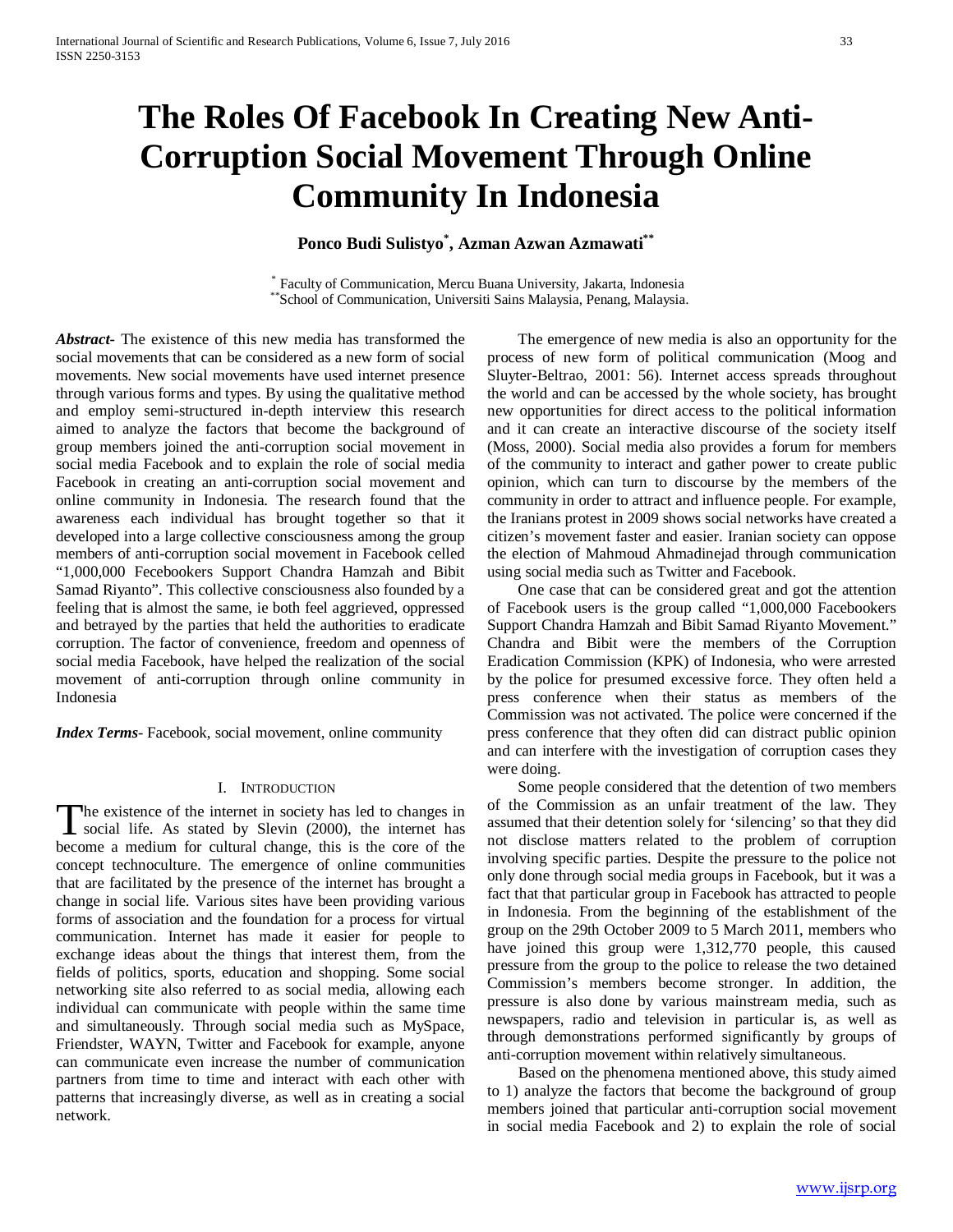media Facebook in creating an anti-corruption social movement and online community in Indonesia.

### **Social Movement and Social Media**

 Social movement known as the crowds that usually without political power and influence that decide to promote or oppose social change through unconventional means. The individuals involved in social movements to identify problems, determine those responsible for the particular failure, it also causes them to take action themselves. To be effective, participants organized their activities into a social movement organization. Social movement organizations share their goal and work toward that goal. For example, environmental social movement with a formal structured organizations such as Greenpeace, Sierra Club, or the Earth First!. Social movement organizations with expertise in various aspects such as fundraising, lobbying or advocating grassroots campaign.

 In addition, social movement is the collective movement that deliberately sought to promote change in direction and in a particular way, including, among others, violence, illegality, revolution or community production of 'utopia' (Wilkinson, 1971: 27). Social movements can also be interpreted as a type of group action. They are large informal group, comprising individuals and / or organizations that are focused on social issues and a special political and aims to implement social change.

 Tarrow (1998) have argued that social movements have emerged to encourage social change, which they refer to as 'protests' when multiple turbulence occurred at a time issue. A wave of protest can be triggered by certain social disorders that provoked by war, economic downturn, political crisis, technological innovation or rapid changes in population.

 According to Monnier (2010), social movements are more prevalent in industrialized countries as diverse a population less bound by tradition and the larger community. Movement of the many sub-cultures and conflicts of interest between groups was inevitable because of the conflict arises when there is a desire for change by some groups opposed to other groups that maintain the status quo. Some movements eventually succeed but also sparked a counter-movement called 'conservative revolution' which culminate during the election of Ronald Reagan as US president in 1981. In other words, social movements are organized response to the social, economic and political distress and a feeling of injustice, it is not necessary to own through the use of the channels of power.

 Relevant to the context of this social movement, Morrison (1971) formulated a theory about why people join social movements, namely relative deprivation theory. According to him, a person experiencing relative deprivation when she/he felt that she/he did not receive 'justice' that seems to exist. The key to the relative lack of ideas is the notion that expectations of what society thinks about what it is worth to them and what they want. If expectations are met, people do not experience dissatisfaction or relative shortages. On the other hand, if people compare themselves to their reference group whose condition improved, they will experience a relative shortage. If an individual feels that everyone else seems to be rich or generally seem to have a better life, they will experience a relative shortage.

 With the advent of social media, people have a more interactive platform for social communication and interaction. It is not only possible between one individual to individual, but also in a group of individuals or commonly known as a community

 Sirky (2011) stated that social media has tremendous potential in triggering political movement because it is able to develop a shared awareness among members of a political movement. The situation will be more apt to occur when a particular community was in a state of instability, which is caused by a decline in public confidence in the governance process which takes place in a country.

#### **Internet: From Traditional to Online Community**

 Wellman (1982) defined the community of the physical aspects such as size, location and boundaries that block them. In the social framework determined by the objectives and principles of the community, everyone is trying to satisfy all his/her needs. Whether they contribute aid of good things for the community or they just simply indulge in the community, on the basis of community and individual personalities accompanying (Preece, 2000: 14).

 With the advent of social media, people have a more interactive platform for social communication and interaction. It is not only possible between one individual to individual, but also in a group of individuals or commonly known as a community. Jonassen et.all. (1998), defined online community as the social organization of the community of those who share their knowledge, values and goals. Members of the groups depend on each other to achieve a certain goal. The group becomes a community when it interacts and togetherness among team members survive for a time long enough to form a set of habits and commitments.

 Owston (1998) stated that the concept of an online community is a group of people who regularly interact online and share objectives, ideas and common values, and thus extend the concept of an online community. With the advent of new media, traditional community concept has been challenged by the online community. Communities no longer exist in the physical world, but also in the virtual world that operates over the Internet as characteristics that allow individuals to connect with the people who are at a virtual distance. It facilitates the creation of their network that have similarities in terms of characteristics such as race, socioeconomic status, religion and political affiliation in turn form a network of people with different backgrounds (Lee and Lee, 2010). Individuals in online communities not only provide new sources of knowledge and information for the group related to the topics agreed upon, but also interact with other members of the group (Hunter, 2002).

 A growing issue related to social relationships that is the purpose of the public in participating in online communities. The main purpose of the group members joined the online community is for mutual benefit from each other. For example, strengthening ties, distributing information, archiving experiences and exchange views. Online relationships also help people to create social norms and people transfer the norms in social relations in the real world to online relationship and create local norms there. These things make people easier to understand online behavior and to get a sense of belonging to each other in the community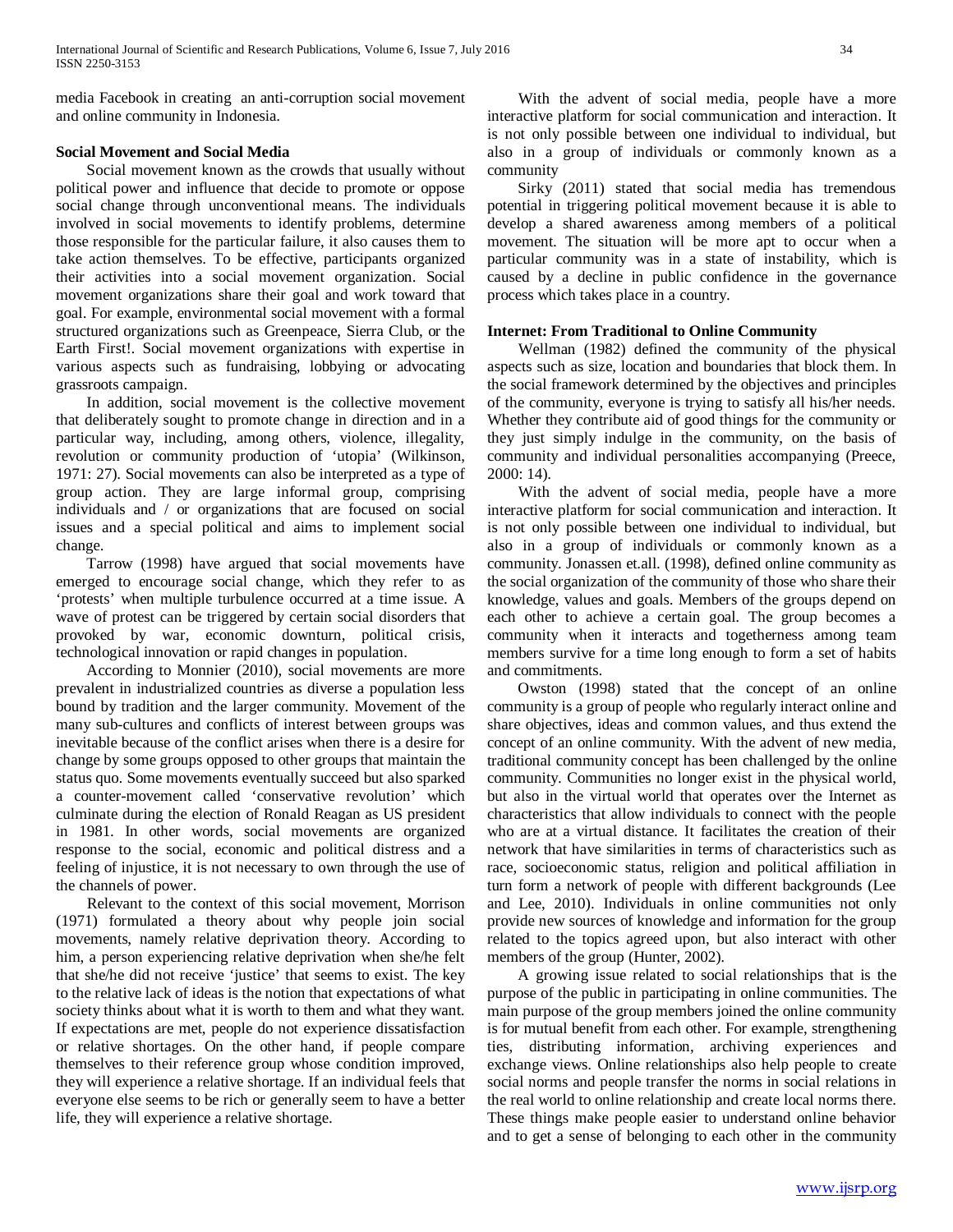(DeSantics and Poole, 1994; Wellman et.all., 1996; Haythornthwaite, 2000). In this context, the use of online community closely associated with accessing a variety of resources that help individuals achieve their social goals (Lee and Lee, 2010). Many examples have explained the strength of the relationships in the online community. Among them, Hiltz and Turrof (1993) reported that some participants felt that their closest friends were members of electronic groups they rarely meet. Meanwhile, Walther, Anderson and Park (1994) stated that the longer people have online, their bond becomes increasingly intense.

#### **I. RESEARCH METHODS**

 This research used qualitative methods by conducting a semi-structured in-depth interview data collection techniques and the study of related documents. Semi-structured in-depth interviews is began of frequently asked questions in the broad field of study. Interviews are usually followed by a keyword, agenda or list of topics which will be acquired in an interview. Further, Mason (2004) stated that the semi-structured interview is a comprehensive term used to describe many different forms that are often associated with qualitative research. This study interviewed 15 members of the group, including 5 administrators who actively communicate within the community of anticorruption in the social media Facebook. Kuzel (1992) which described the relationship between the diversity of the sample and the objective of the study suggest six to eight interviews for homogeneous samples and 12 to 20 data sources "while searching for evidence that is not valid or try to achieve the maximum change". Moreover, Bertaux (1981) argue that 15 is the smallest sample size acceptable in qualitative research (Guest et.all, 2006: 61).

#### **II. RESEARCH FINDINGS AND DISCUSSION**

## **The Factors as the Background to Join Anti-Corruption Social Movement on Facebook**

 Most members of the group admitted that among their reasons for engaging in anti-corruption social movement group was pure because to enforce the law in Indonesia, especially in the case of law enforcement action against corruption. They believe that if the anti-corruption social movement is done together and also with the same intention, then this social movement can create a pressure on the government. Moreover, the situation at the time it deems appropriate and suitable, in which people were considered together wanted a change towards the better in fighting corruption. This matter was supported by the founder on the movement:

 *"I feel this is a good time to present the issues to reform our legal system. Because there is such a transaction, placing people in institutions of law can be had certain interests, then I'd say this is our opportunity to discuss our political and legal system, the chance that probably will not happen twice, the time is right."*

 Some members of the group also admitted that they join this group because of the phenomenon of the increasing number of members so quickly and rapidly, so that they also moved to become part of that massive anti-corruption social movement. Social movements through social media Facebook was also considered more efficient because it can involve a lot of people without have to take a long time. It can gather public opinion on a large scale and in connection with the anti-corruption issue that raised. Members of the group admitted that they only wanted to help Chandra and Bibit, without any interest. The main objective of this movement was to eradicate corruption and it was the only effort that can be done to encourage major power to conduct the fight against corruption. The protest movement took place at the streets were tried but did not succeed, it was more effective through online social movement. This is in line with the statement of one of the group members:

 *"Through online media the persuasion can be easier because if demonstration on the street costly, we also need time, mass movement, also met with various interests in the field, when meeting people, people already think so, various and diverse parties kinds of movement. In essence, they agree and understand that we want to eradicate corruption and corruptionfree country. With online media, so we have the facilities, the results proved that Bibit and Chandra were released."*

 The sensitivity to social issues were also considered as among the reasons for the involvement of group members in this online social movement. This online movement have provided a platform for social anti-corruption activists to express their feelings and desires in fighting corruption, according to one of the group members:

 *"This group has become a kind platform for the online activists, or people who have social sensitivity. Although previously existing groups with social movements, but this group became a kind of trigger for other social movements in social media. But, if social movements had not contributed significantly, in my opinion it does not mean anything, it's not the movement."*

 Further, through the establishment of anti-corruption group, any individual who wanted to play a role in the fight against corruption can involve themselves as well as subjects, not merely as objects. They have hope can express their feelings. In addition, to create awareness among the public to participate in anti-corruption social movement, the public should be aware that they are victims of corruption, thus they will engage in anticorruption social movement.

## **The Role of Social Media Facebook in Creating an Anticorruption Social Movement and Online Community in Indonesia.**

 Members of the group who participated in this reserach believed that Facebook is considered quite effective in expressing anti-corruption social movement. Most of them have assumed that what they have expressed in the group was the most representative of the aspirations of the people of Indonesia. They knew and believed, most people want a clean Indonesia from acts of corruption. Some indicators that can be used to reinforce the assumption of which is the increasing number of members who joined the group and took place in a fairly quick time. Although in terms of percentages, the number of participants in group social movement of anti-corruption is still small compared with the number of Facebook users in Indonesia, but no one has ever joined the local online with the number of the group with the communication activities that can be categorized as very active at that moment.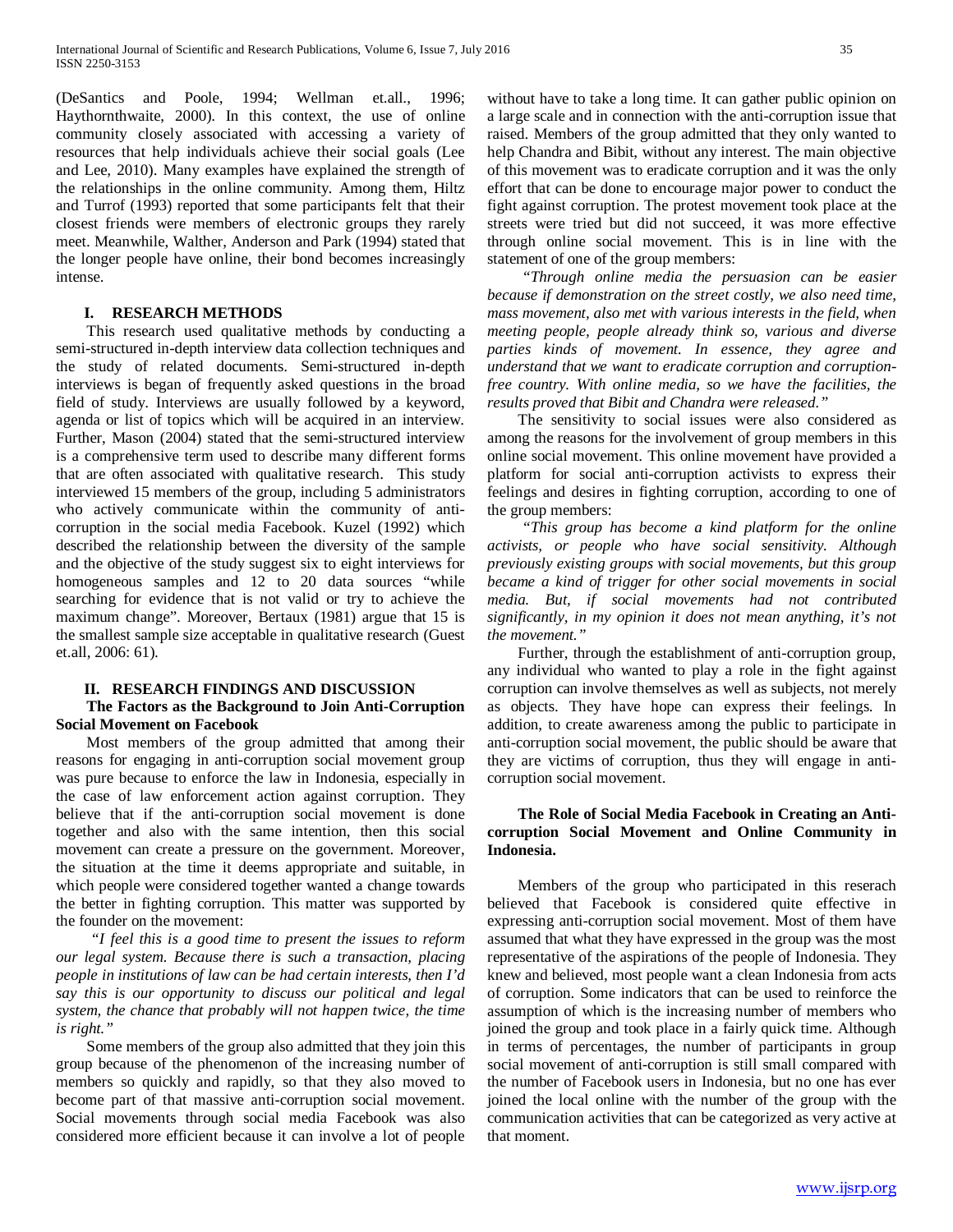Another clue was the issue of corruption is considered has become a national issue of concern to many people, starting from high class, the middle class so the lower class of the society. The case is in line with the statement of one of the group members, when answering the question, has the expression on Facebook represented the aspirations of the people of Indonesia in general:

 *"It is, as we are always discussing it, so the status is kept up to date, because I was also there on the field, I heard, I also see directly the problem of corruption was not only at the federal level, also among the trishaw rider they discuss it."*

 Similarly stated by another member, among the respondents who admitted quite active communicate in that anti-corruption social movement group:

 *"Usually yes, yes, because usually there are a few comments I liked. From that, I can draw the conclusion that what I said is also represents of the feelings of others and to raise awareness of people to have the same mind through social media."*

 In this regard, can be considered more and more people who like or comment which agreed, the written status and comments will be considered to represent the aspirations of the people in general. Whereas in the context of the group's contribution in the fight against corruption, most of the group members agreed that indirectly this group can contribute valuable or significant enough. Some things can reinforce the notion that this group has a contribution in the effort to eradicate corruption, including:

- 1. Discussions within the group members have supported the establishment of an encounter group members and social activists in the physical world to formulate corruption eradication in a more constructive and concrete on 28th November 2009.
- 2. Although the anti-corruption group in Facebook is not the only factor that gave the pressure, but this group has been considered as a group that gave enough pressure to push the police to immediately release the two detained members of the Commission.
- 3. This group was believed can help the social movements that have the same purpose and spirit of justice and conducting the law properly. Members of the group have suspected there were enough parties concerned with the existence of this particular online anti-corruption social movement. As the evidence, once there were parties that tried to take over the group. According to an administrator of the group, the group had 'disappeared' from the Facebook page for approximately 48 hours. However, once it reported to the Facebook management, the group has returned to normal. Based on these case, he assumed that there were certain parties that fear of the power of this group can create a huge social movement.
- 4. As communication through social media is cheap and easy to access, so it was easy to gather people involved in the anti-corruption social movement. If the involvement of the community in the mainstream media is very limited, so in social

media such as Facebook it is much more open, anyone can aspire their opinion, so that it can be so powerful. Although at the end the issue on the mainstream media is more and more taken seriously, however, many cases have become a major issue in advance in social media before it was revealed by the mainstream media.

5. This related to the people's power, history has proved that the 1998 reform in Indonesia has occurred because of strong pressure from the people. As stated by one of the group members:

 *"I see even the most efficient that can fix this country is the people's voice. Though the mainstream media still has more power, but social media is free from any interest and it can be free from all forms of censorship, what are expressed through social media, tend to be pure (no intervention from any party). "*

- 6. In addition, writing a message on the Facebook is not restricted, can be updated and read faster, also can get a quick response, so it was very beneficial.
- 7. Anti-corruption social movements through social media is also considered to have been able to raise public awareness for collaboratively fight corruption. As long as its members continue to be consistent and continue to realize, it is believed the fight against corruption will be realized.

## II. DISCUSSION

 The research found that the members of a social group of anti-corruption movement was generally disappointed with the authorities that seemingly quiet with the prevailing circumstances. They felt that corruption was damaging the structure of society and corruption also has closed the society opportunity to be advance because of the money that should be used to build the country has entered into a personal bank account of the corrupt. This situation has already triggered a collective consciousness and has created a social movement on a large scale. Members of the group admitted that their goal to join the anti-corruption social movement is to regain the rights of those who have been 'stolen' by the corrupt. Therefore, the members of the group continue to be motivated to fight for their fate and also public falling out with them. Anti-corruption group is also considered to contribute to the eradication of corruption and the enforcement of law fairly.

 In the context of creating a social movement of anticorruption through online communities, found that social media also has the power in this regard. Social media is part of the political and economic power in the digital era as it is now. Even social media has been recognized as the fifth pillar of the state that occurred in Indonesia after the government (executive), parliament (legislative), the judiciary (judicative) and mainstream mass media. As a form of political and economic power, social media has the ability to change the structure and form of community interaction. Sirky (2011) stated that social media has a capacity large enough to trigger a political movement because it is able to create and develop a 'shared awareness' among members of a political movement. Similarly